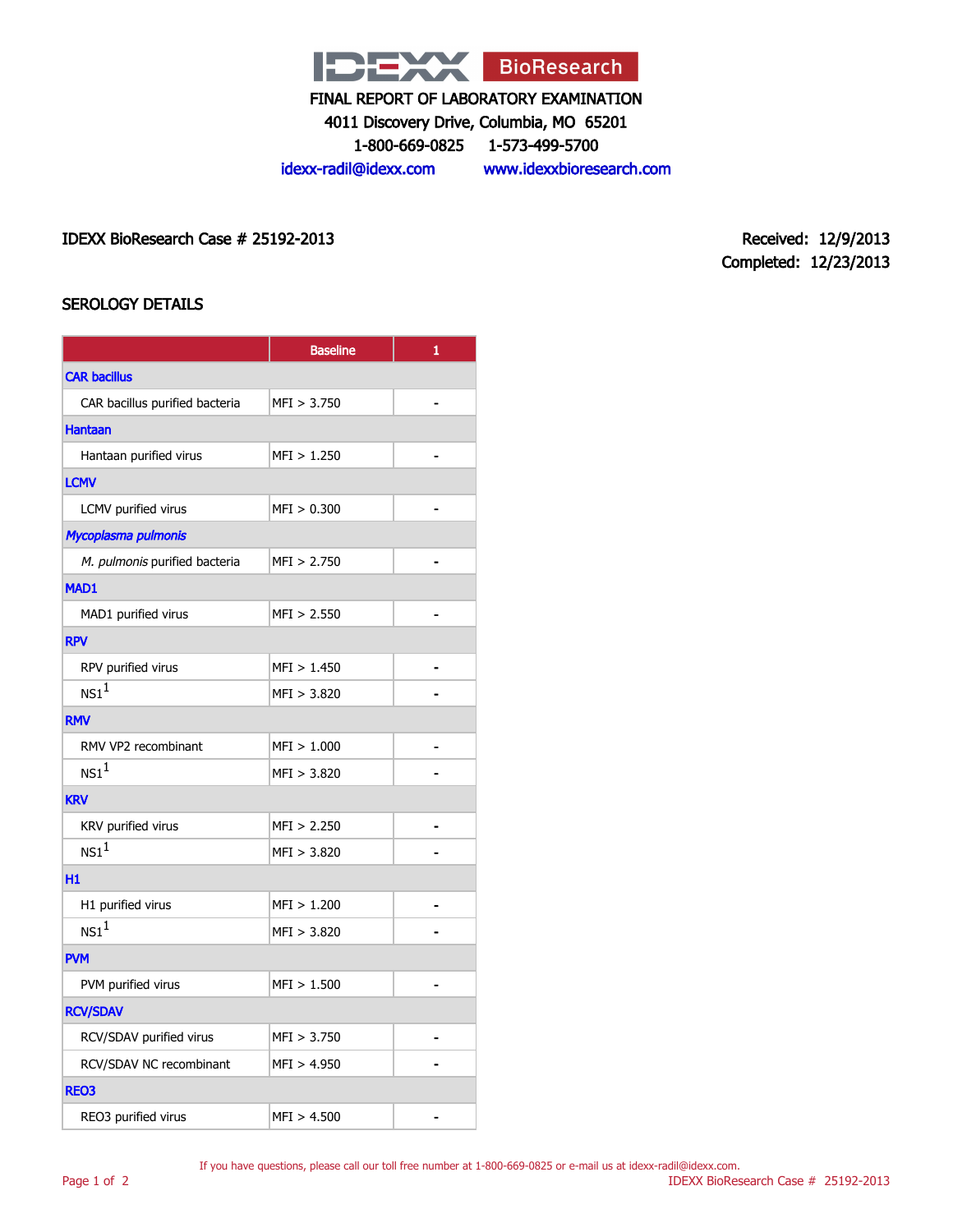|                                            | <b>Baseline</b> |  |  |  |
|--------------------------------------------|-----------------|--|--|--|
| <b>RTV</b>                                 |                 |  |  |  |
| RTV purified virus                         | MFI > 1.100     |  |  |  |
| TMEV purified virus                        | MFI > 1.400     |  |  |  |
| <b>Sendai</b>                              |                 |  |  |  |
| Sendai purified virus                      | MFI > 2.800     |  |  |  |
| <b>Clostridium piliforme</b>               |                 |  |  |  |
| Clostridium piliforme purified<br>bacteria | MFI > 4.950     |  |  |  |

 $\mathsf{NS1^1}\text{:}$  NS1 protein is highly conserved among rodent parvoviruses and thus serves as a generic assay for parvovirus seroconversion.

Legend:  $+$  = positive - = negative blank = test not performed EQ = equivocal HE = hemolysis precluded testing I = insufficient W = weak positive WB = Western Blot confirmatory analysis pending  $NS =$  non-specific reactivity  $N =$  normal IgG  $L =$  less than normal IgG Positive MFI results are reported as "+" followed by a number from 1 to 33 in thousands rounded off to the nearest thousand.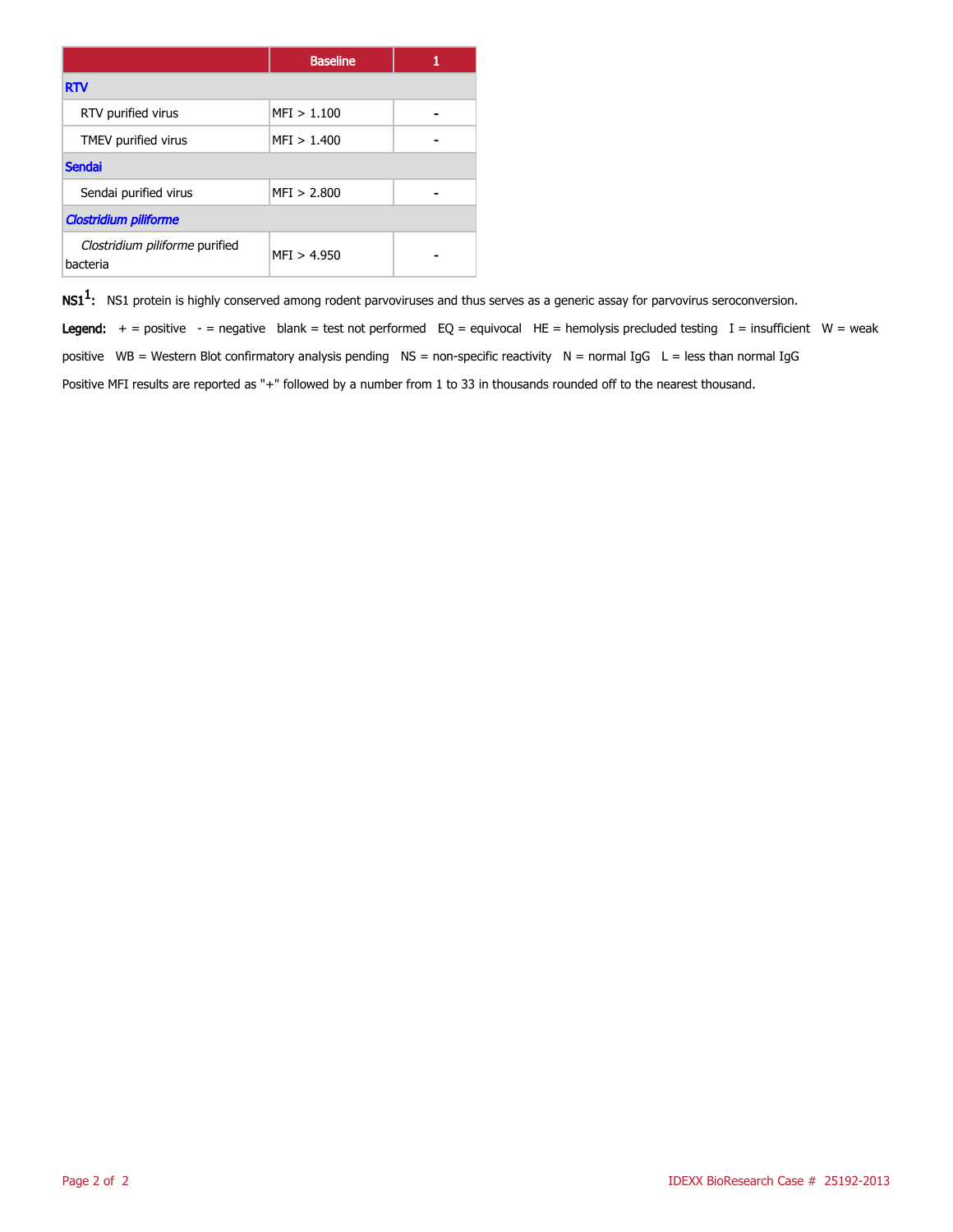

4011 Discovery Drive, Columbia, MO 65201

1-800-669-0825 1-573-499-5700

idexx-radil@idexx.com www.idexxbioresearch.com

IDEXX BioResearch Case # 25192-2013 Received: 12/9/2013

Completed: 12/23/2013

# Submitted By

**Sentinels** University of Missouri-RCA Columbia, MO 65201

# Phone: 573-884-7970 Email: franklinc@missouri.edu; bethunec@missouri.edu; goerndta@missouri.edu; watermanjd@missouri.edu

#### Specimen Description

Species: rat

Number of Specimens/Animals: 1

#### Building/Facility: W114

| <b>Client ID</b> | <b>esugator</b> | Room # | <b>Strain</b> | Cav.<br>ж | Aae   | Rack |
|------------------|-----------------|--------|---------------|-----------|-------|------|
|                  | Bryda           | W114   | CD            |           | Adult |      |

# Services/Tests Performed: Rederivation Necropsy Profile - rat

Serologic evaluation for antibodies to: Clostridium piliforme, Mycoplasma pulmonis, CAR bacillus, H1, Hantaan, KRV, LCMV, MAD1, PVM, RCV/SDAV, REO3, RMV, RPV, RTV, Sendai

PCR evaluation for: Helicobacter bilis, Helicobacter ganmani, Helicobacter hepaticus, Helicobacter rodentium, Helicobacter spp., Helicobacter typhlonius, Mycoplasma pulmonis, Pneumocystis carinii, Streptobacillus moniliformis

Parasitologic evaluation for: fur mites, mesostigmatid mites, lice, Spironucleus muris, Giardia muris, large intestinal flagellates and amoeba, pinworms and tapeworms

Microbiologic evaluation for: Corynebacterium kutscheri, Klebsiella oxytoca, Klebsiella pneumoniae, Pasteurella multocida, Pasteurella pneumotropica, Salmonella enterica, Streptococcus pneumoniae

General Comments: CB: Sentinel Rats placed on 9/10/2013.

Summary: No conclusive evidence of serious, naturally occurring infectious disease was found.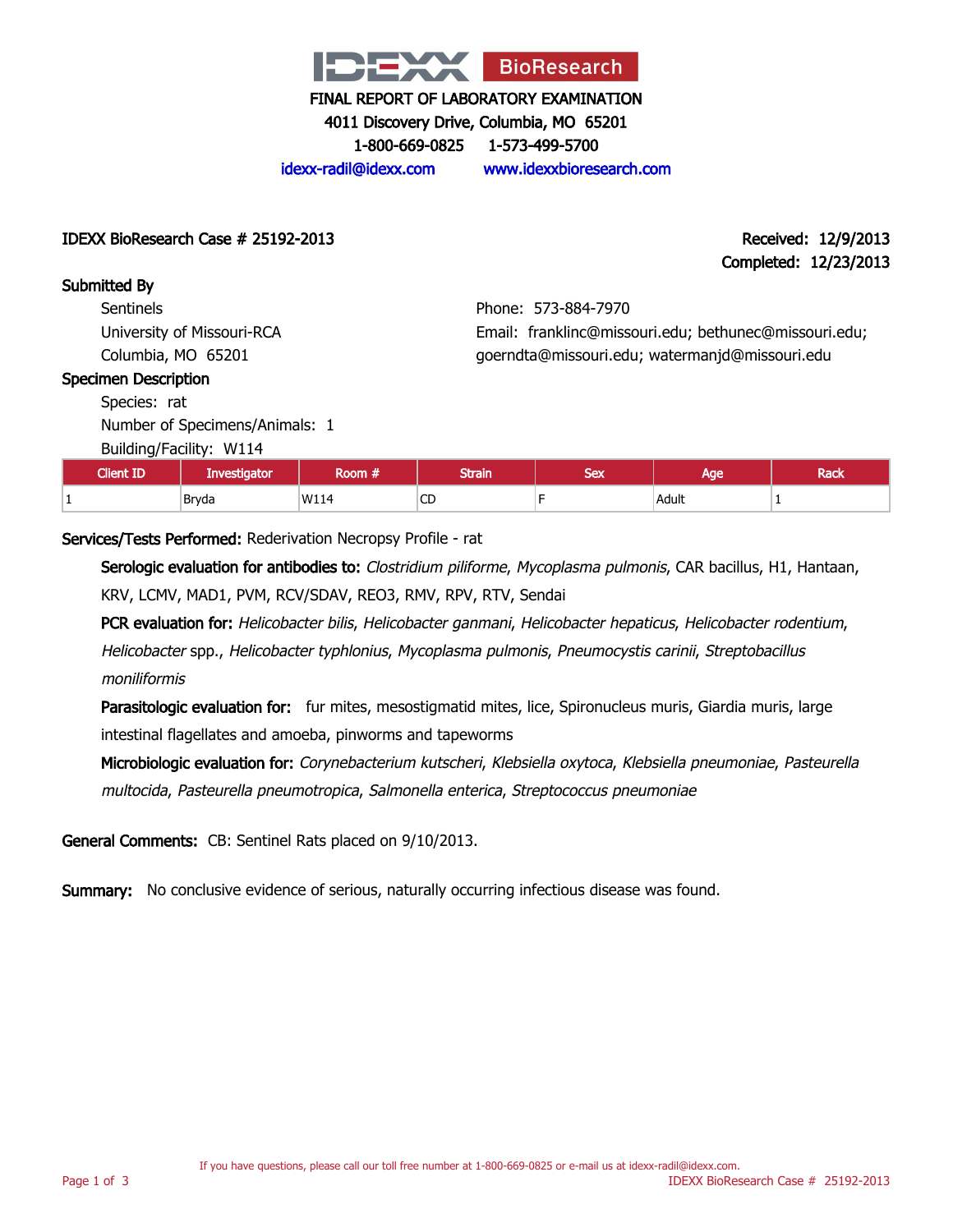# **NECROPSY**

No gross lesions were detected in any of the body systems and organs examined.

# SEROLOGY SUMMARY

|                       | 1 |
|-----------------------|---|
| <b>CAR bacillus</b>   |   |
| <b>Hantaan</b>        |   |
| <b>LCMV</b>           |   |
| Mycoplasma pulmonis   |   |
| MAD1                  |   |
| <b>RPV</b>            |   |
| <b>RMV</b>            |   |
| <b>KRV</b>            |   |
| H1                    |   |
| <b>PVM</b>            |   |
| <b>RCV/SDAV</b>       |   |
| <b>REO3</b>           |   |
| <b>RTV</b>            |   |
| <b>Sendai</b>         |   |
| Clostridium piliforme |   |
| Rat IgG               | N |

Legend:  $+$  = positive - = negative blank = test not performed EQ = equivocal HE = hemolysis precluded testing I = insufficient W = weak positive WB = Western Blot confirmatory analysis pending NS = non-specific reactivity N = normal IgG L = less than normal IgG

# PCR EVALUATION

| lung                 |  |
|----------------------|--|
| Pneumocystis carinii |  |

| nasopharyngeal swab |  |
|---------------------|--|
| Mycoplasma pulmonis |  |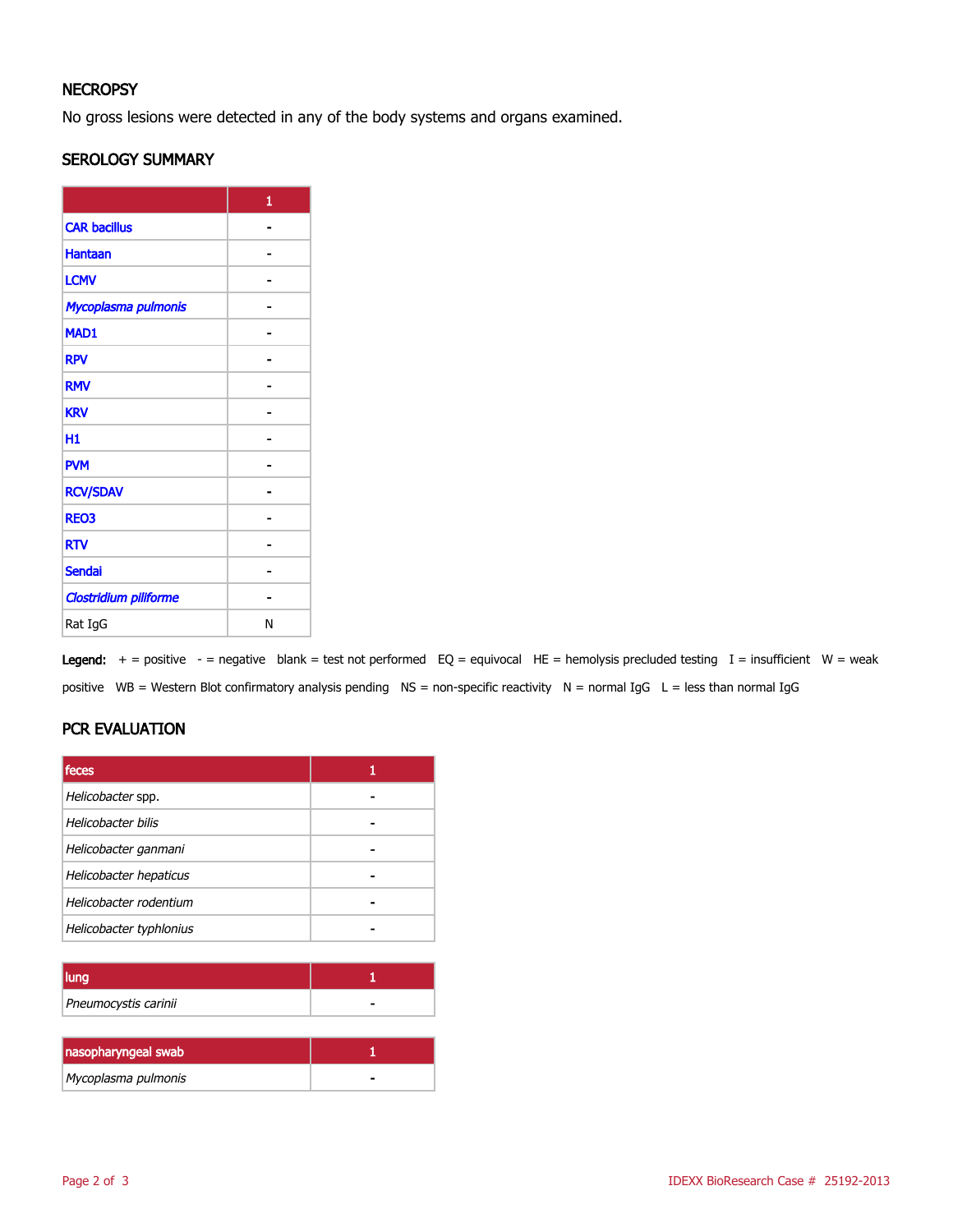| oral swab                    |  |
|------------------------------|--|
| Streptobacillus moniliformis |  |

Legend:  $+$  = positive - = negative id:id = pooled sample range id+id+id = non-range pooled sample NT or blank = no test performed wps = weak positive

Comments: All samples are first tested by the Helicobacter spp. PCR assay; a generic Helicobacter PCR assay that detects all bacteria in the Helicobacter genus. Samples testing negative on this assay are reported negative for Helicobacter spp. and all species-specific helicobacters. Samples testing positive on the Helicobacter spp. assay are subsequently retested on the Helicobacter spp. assay and tested with PCR assays specific for H. bilis, H. ganmani, H. hepaticus, H. rodentium and H. typhlonius and positive results are reported.

#### **PARASITOLOGY**

| parasites |  |
|-----------|--|

#### **MICROBIOLOGY**

| l cecum               |  |
|-----------------------|--|
| Klebsiella oxytoca    |  |
| Klebsiella pneumoniae |  |
| Salmonella enterica   |  |

| nasopharynx               |  |
|---------------------------|--|
| Corynebacterium kutscheri |  |
| Pasteurella multocida     |  |
| Pasteurella pneumotropica |  |
| Streptococcus pneumoniae  |  |

Legend:  $+$  = agent recovered  $-$  = agent not recovered blank = test not performed  $n = no$  growth  $p =$  Proteus overgrowth, which may interfere with the identification of other bacteria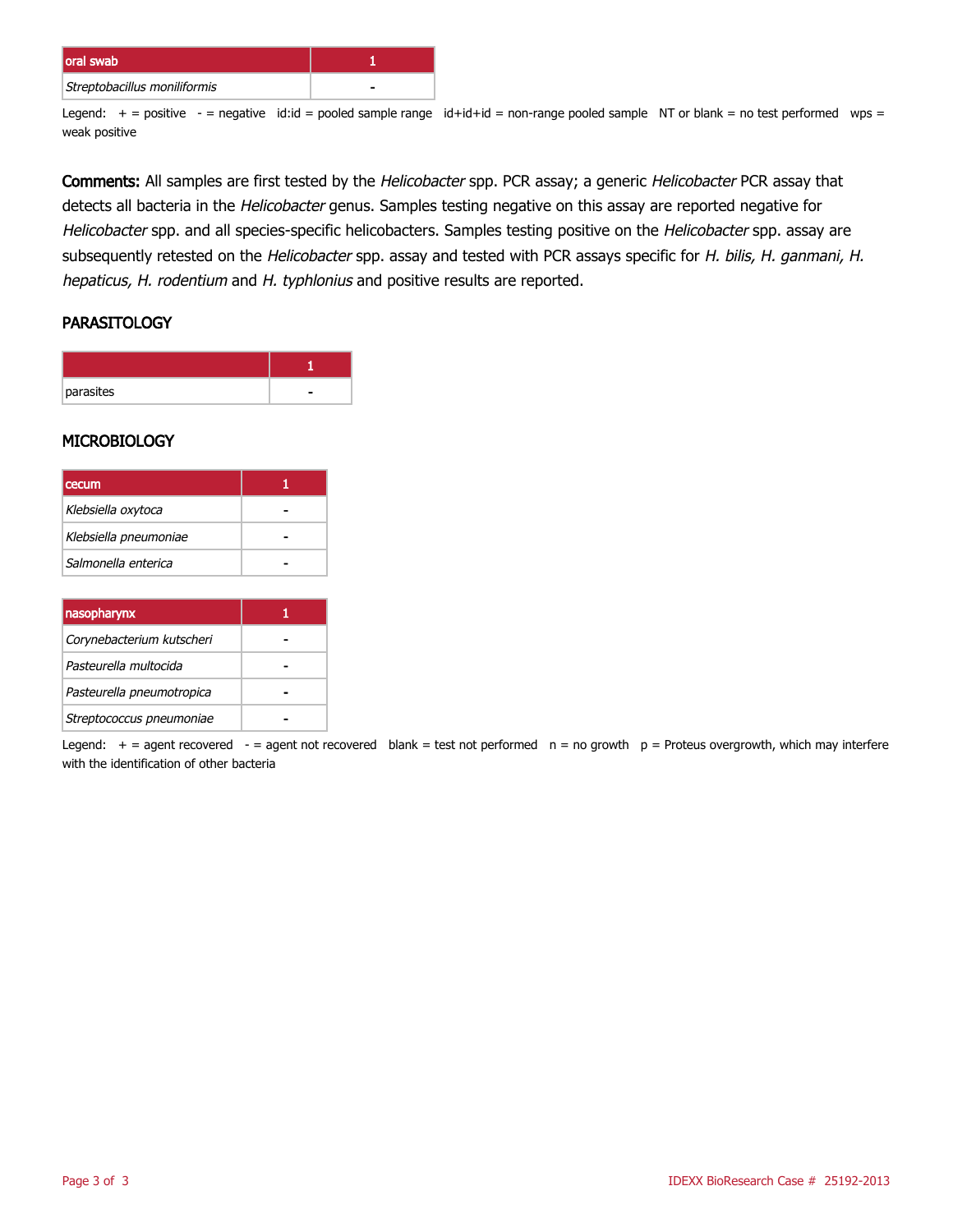

4011 Discovery Drive, Columbia, MO 65201

1-800-669-0825 1-573-499-5700

idexx-radil@idexx.com www.idexxbioresearch.com

IDEXX BioResearch Case # 25190-2013 Received: 12/9/2013

Completed: 12/23/2013

# SEROLOGY DETAILS

|                                | <b>Baseline</b> | 1              |  |  |
|--------------------------------|-----------------|----------------|--|--|
| <b>CAR bacillus</b>            |                 |                |  |  |
| CAR bacillus purified bacteria | MFI > 3.750     | ٠              |  |  |
| <b>Hantaan</b>                 |                 |                |  |  |
| Hantaan purified virus         | MFI > 1.250     |                |  |  |
| <b>LCMV</b>                    |                 |                |  |  |
| LCMV purified virus            | MFI > 0.300     | $\blacksquare$ |  |  |
| Mycoplasma pulmonis            |                 |                |  |  |
| M. pulmonis purified bacteria  | MFI > 2.750     |                |  |  |
| <b>MAD1</b>                    |                 |                |  |  |
| MAD1 purified virus            | MFI > 2.550     | $\blacksquare$ |  |  |
| <b>RPV</b>                     |                 |                |  |  |
| RPV purified virus             | MFI > 1.450     |                |  |  |
| NS1 <sup>1</sup>               | MFI > 3.820     |                |  |  |
| <b>RMV</b>                     |                 |                |  |  |
| RMV VP2 recombinant            | MFI > 1.000     |                |  |  |
| NS1 <sup>1</sup>               | MFI > 3.820     |                |  |  |
| <b>KRV</b>                     |                 |                |  |  |
| KRV purified virus             | MFI > 2.250     |                |  |  |
| NS1 <sup>1</sup>               | MFI > 3.820     |                |  |  |
| H1                             |                 |                |  |  |
| H1 purified virus              | MFI > 1.200     |                |  |  |
| NS1 <sup>1</sup>               | MFI > 3.820     |                |  |  |
| <b>PVM</b>                     |                 |                |  |  |
| PVM purified virus             | MFI > 1.500     |                |  |  |
| <b>RCV/SDAV</b>                |                 |                |  |  |
| RCV/SDAV purified virus        | MFI > 3.750     |                |  |  |
| RCV/SDAV NC recombinant        | MFI > 4.950     |                |  |  |
| <b>REO3</b>                    |                 |                |  |  |
| REO3 purified virus            | MFI > 4.500     |                |  |  |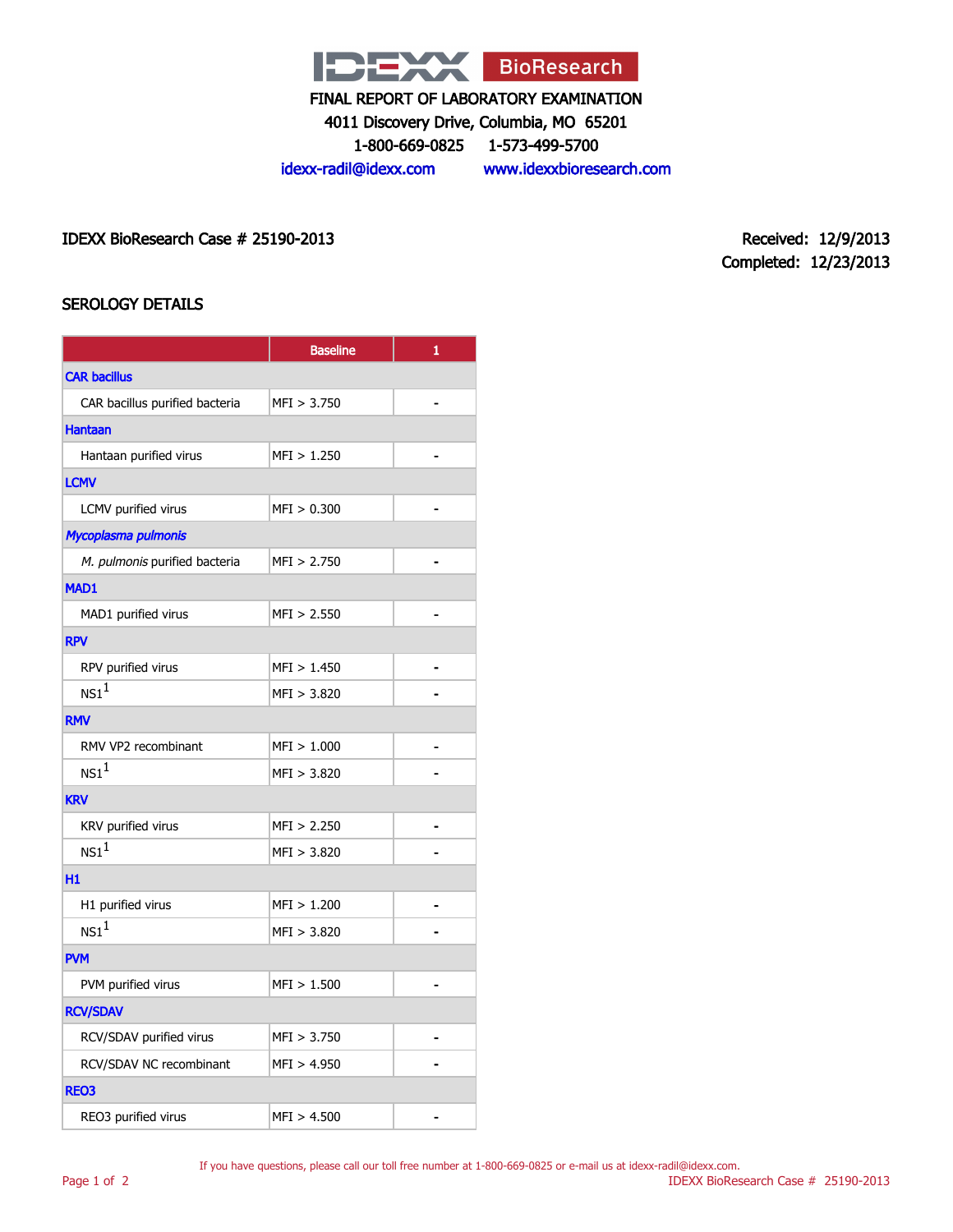|                                            | <b>Baseline</b> |  |  |  |  |
|--------------------------------------------|-----------------|--|--|--|--|
| <b>RTV</b>                                 |                 |  |  |  |  |
| RTV purified virus                         | MFI > 1.100     |  |  |  |  |
| TMEV purified virus                        | MFI > 1.400     |  |  |  |  |
| <b>Sendai</b>                              |                 |  |  |  |  |
| Sendai purified virus                      | MFI > 2.800     |  |  |  |  |
| <b>Clostridium piliforme</b>               |                 |  |  |  |  |
| Clostridium piliforme purified<br>bacteria | MFI > 4.950     |  |  |  |  |

 $\mathsf{NS1^1}\text{:}$  NS1 protein is highly conserved among rodent parvoviruses and thus serves as a generic assay for parvovirus seroconversion.

Legend:  $+$  = positive - = negative blank = test not performed EQ = equivocal HE = hemolysis precluded testing I = insufficient W = weak positive WB = Western Blot confirmatory analysis pending  $NS =$  non-specific reactivity  $N =$  normal IgG  $L =$  less than normal IgG Positive MFI results are reported as "+" followed by a number from 1 to 33 in thousands rounded off to the nearest thousand.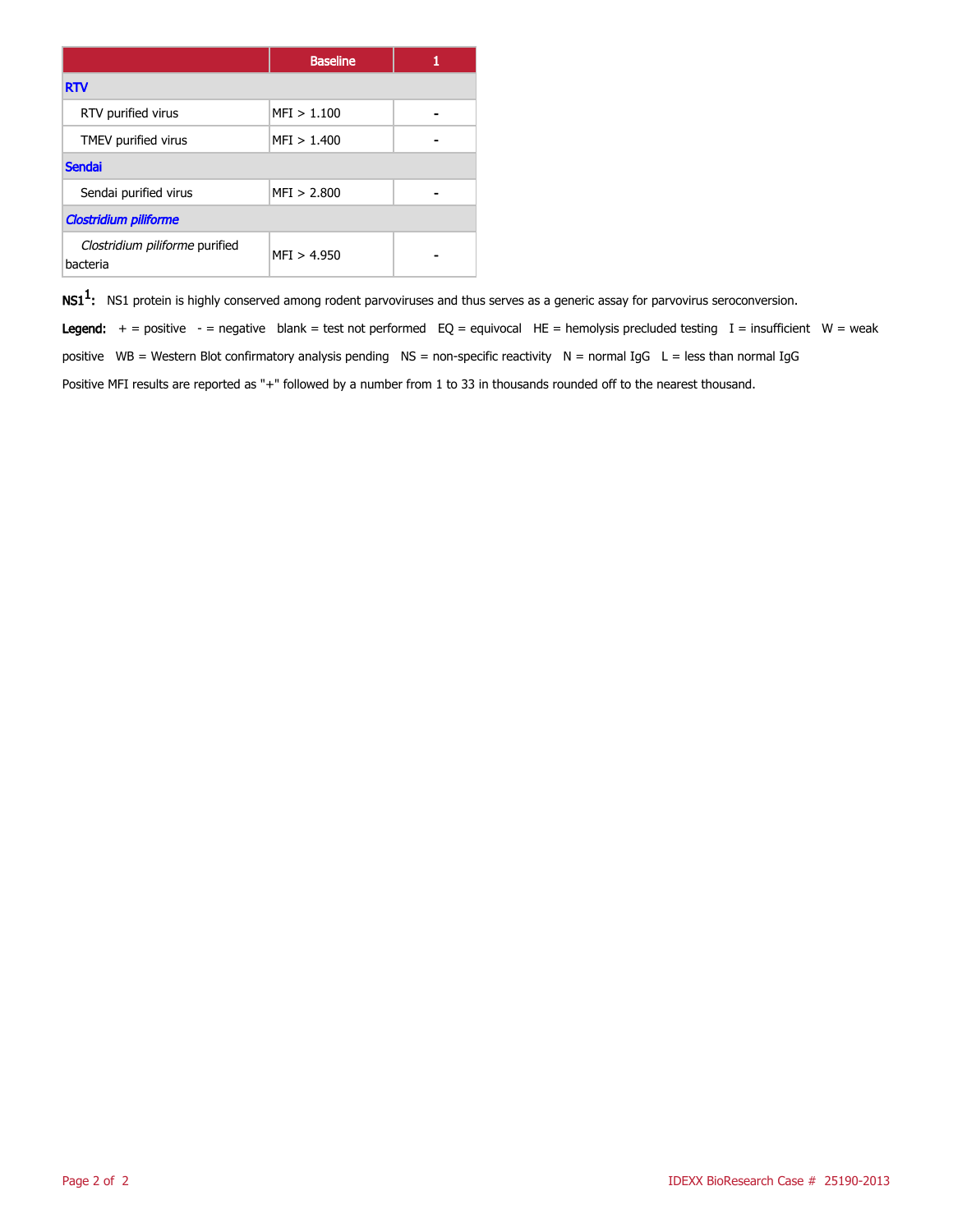

4011 Discovery Drive, Columbia, MO 65201

1-800-669-0825 1-573-499-5700

idexx-radil@idexx.com www.idexxbioresearch.com

IDEXX BioResearch Case # 25190-2013 Received: 12/9/2013

Completed: 12/23/2013

# Submitted By

**Sentinels** University of Missouri-RCA Columbia, MO 65201

Phone: 573-884-7970 Email: franklinc@missouri.edu; bethunec@missouri.edu; goerndta@missouri.edu; watermanjd@missouri.edu

# Specimen Description

Species: rat

Number of Specimens/Animals: 1

| <b>Client ID</b> | Investigator | Room #" | <b>Ptrain</b> | <b>CANA</b> | lae   |
|------------------|--------------|---------|---------------|-------------|-------|
|                  | Bryda        | W113    | 'CD           |             | Adult |

Services/Tests Performed: Rederivation Necropsy Profile - rat

Serologic evaluation for antibodies to: Clostridium piliforme, Mycoplasma pulmonis, CAR bacillus, H1, Hantaan, KRV, LCMV, MAD1, PVM, RCV/SDAV, REO3, RMV, RPV, RTV, Sendai

PCR evaluation for: Helicobacter bilis, Helicobacter ganmani, Helicobacter hepaticus, Helicobacter rodentium, Helicobacter spp., Helicobacter typhlonius, Mycoplasma pulmonis, Pneumocystis carinii, Streptobacillus moniliformis

Parasitologic evaluation for: fur mites, mesostigmatid mites, lice, Spironucleus muris, Giardia muris, large intestinal flagellates and amoeba, pinworms and tapeworms

Microbiologic evaluation for: Corynebacterium kutscheri, Klebsiella oxytoca, Klebsiella pneumoniae, Pasteurella multocida, Pasteurella pneumotropica, Salmonella enterica, Streptococcus pneumoniae

General Comments: CB: Sentinel Rats placed on 9/10/2013.

Summary: No conclusive evidence of serious, naturally occurring infectious disease was found.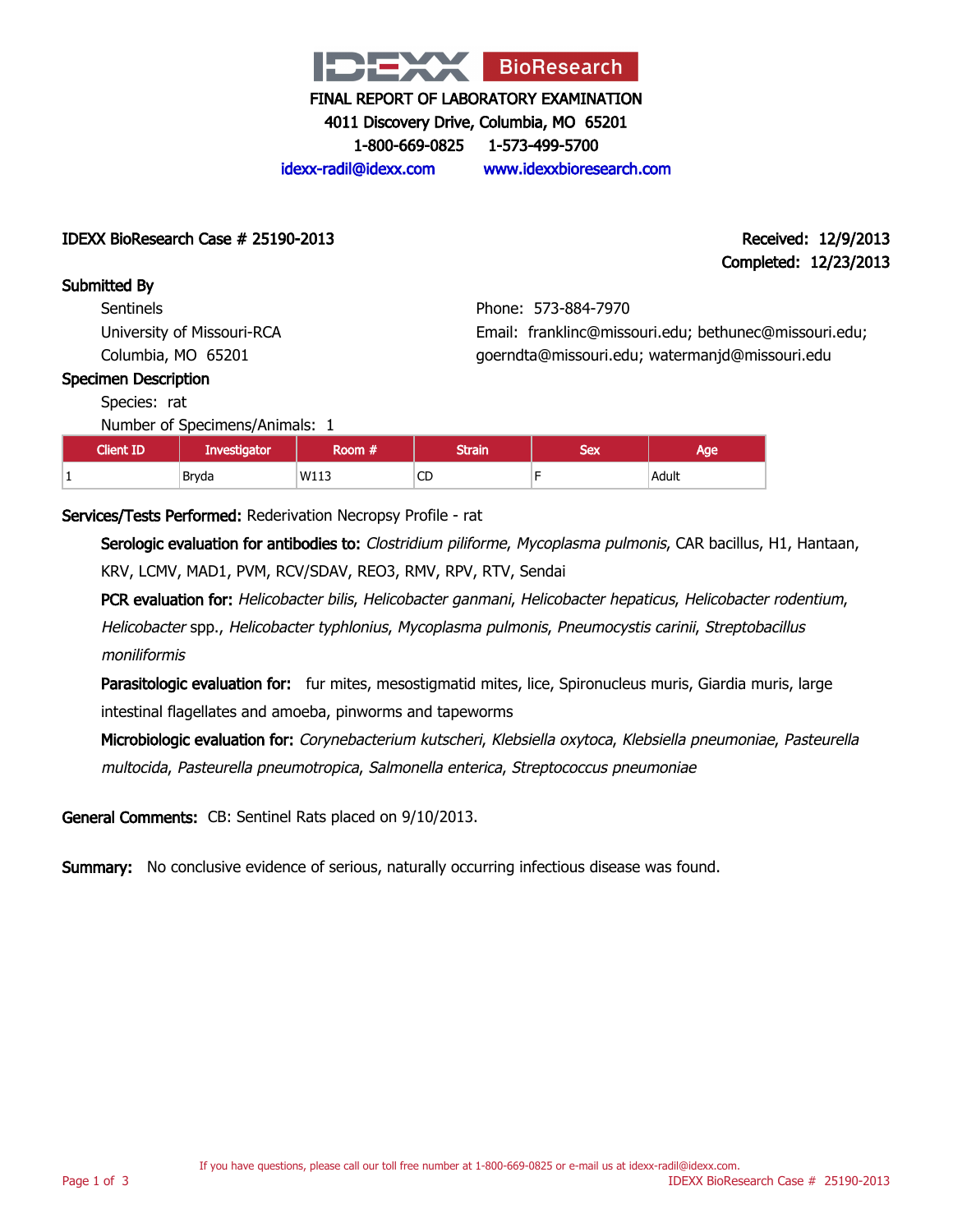# **NECROPSY**

No gross lesions were detected in any of the body systems and organs examined.

# SEROLOGY SUMMARY

|                              | 1 |
|------------------------------|---|
| <b>CAR bacillus</b>          |   |
| <b>Hantaan</b>               |   |
| <b>LCMV</b>                  |   |
| Mycoplasma pulmonis          |   |
| MAD1                         |   |
| <b>RPV</b>                   |   |
| <b>RMV</b>                   |   |
| <b>KRV</b>                   |   |
| H1                           |   |
| <b>PVM</b>                   |   |
| <b>RCV/SDAV</b>              |   |
| <b>REO3</b>                  |   |
| <b>RTV</b>                   |   |
| <b>Sendai</b>                |   |
| <b>Clostridium piliforme</b> |   |
| Rat IgG                      | N |

Legend:  $+$  = positive - = negative blank = test not performed EQ = equivocal HE = hemolysis precluded testing I = insufficient W = weak positive WB = Western Blot confirmatory analysis pending NS = non-specific reactivity N = normal IgG L = less than normal IgG

# PCR EVALUATION

| lung                 |  |
|----------------------|--|
| Pneumocystis carinii |  |

| nasopharyngeal swab |  |
|---------------------|--|
| Mycoplasma pulmonis |  |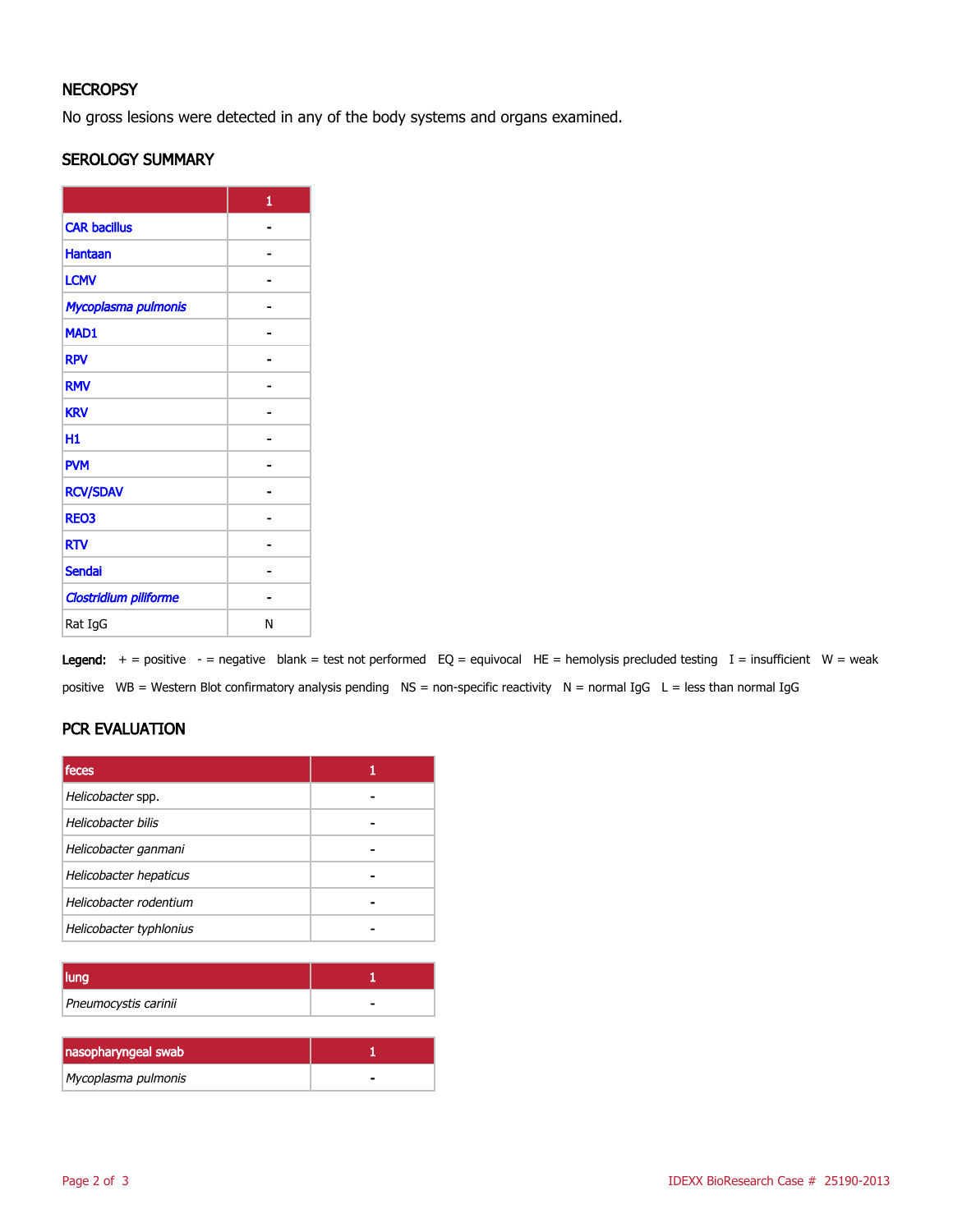| oral swab                    |  |
|------------------------------|--|
| Streptobacillus moniliformis |  |

Legend:  $+$  = positive - = negative id:id = pooled sample range id+id+id = non-range pooled sample NT or blank = no test performed wps = weak positive

Comments: All samples are first tested by the Helicobacter spp. PCR assay; a generic Helicobacter PCR assay that detects all bacteria in the Helicobacter genus. Samples testing negative on this assay are reported negative for Helicobacter spp. and all species-specific helicobacters. Samples testing positive on the Helicobacter spp. assay are subsequently retested on the Helicobacter spp. assay and tested with PCR assays specific for H. bilis, H. ganmani, H. hepaticus, H. rodentium and H. typhlonius and positive results are reported.

#### **PARASITOLOGY**

| parasites |  |
|-----------|--|

#### **MICROBIOLOGY**

| l cecum               |  |
|-----------------------|--|
| Klebsiella oxytoca    |  |
| Klebsiella pneumoniae |  |
| Salmonella enterica   |  |

| nasopharynx               |  |
|---------------------------|--|
| Corynebacterium kutscheri |  |
| Pasteurella multocida     |  |
| Pasteurella pneumotropica |  |
| Streptococcus pneumoniae  |  |

Legend:  $+$  = agent recovered  $-$  = agent not recovered blank = test not performed  $n = no$  growth  $p =$  Proteus overgrowth, which may interfere with the identification of other bacteria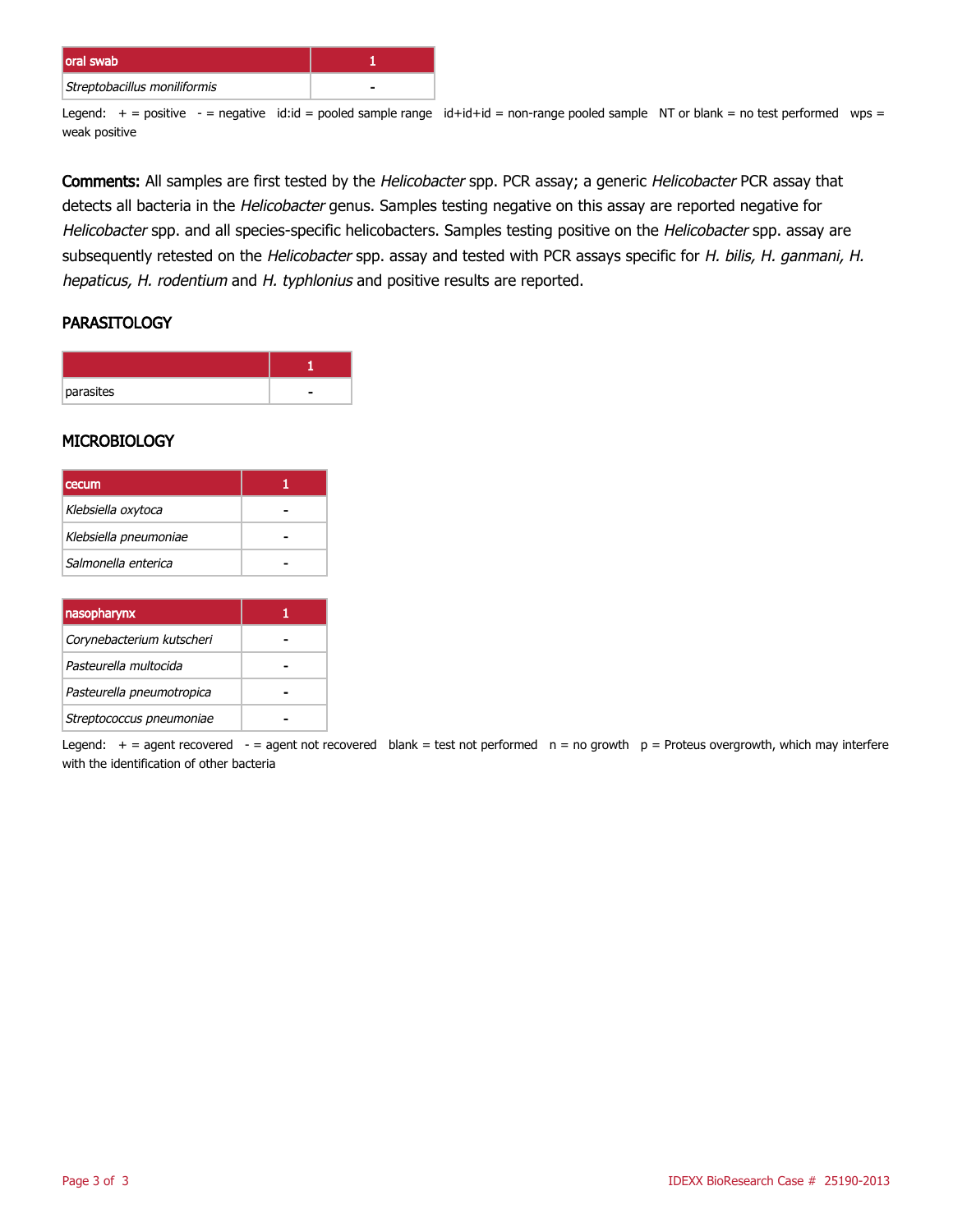

4011 Discovery Drive, Columbia, MO 65201

1-800-669-0825 1-573-499-5700

idexx-radil@idexx.com www.idexxbioresearch.com

IDEXX BioResearch Case # 25189-2013 Received: 12/9/2013

Completed: 12/23/2013

# SEROLOGY DETAILS

|                                | <b>Baseline</b> | $\mathbf{1}$                 | $\overline{2}$               | 3                            | 4                        | $\overline{5}$               | $6\phantom{a}$ |  |
|--------------------------------|-----------------|------------------------------|------------------------------|------------------------------|--------------------------|------------------------------|----------------|--|
| <b>CAR bacillus</b>            |                 |                              |                              |                              |                          |                              |                |  |
| CAR bacillus purified bacteria | MFI > 3.750     | $\overline{\phantom{a}}$     | $\qquad \qquad \blacksquare$ | $\blacksquare$               | $\blacksquare$           | $\overline{\phantom{a}}$     |                |  |
| Hantaan                        |                 |                              |                              |                              |                          |                              |                |  |
| Hantaan purified virus         | MFI > 1.250     | $\blacksquare$               | $\blacksquare$               | $\blacksquare$               | $\blacksquare$           | $\blacksquare$               |                |  |
| <b>LCMV</b>                    |                 |                              |                              |                              |                          |                              |                |  |
| LCMV purified virus            | MFI > 0.300     | $\blacksquare$               | $\overline{\phantom{0}}$     | $\blacksquare$               | $\blacksquare$           | $\overline{\phantom{a}}$     | $\blacksquare$ |  |
| Mycoplasma pulmonis            |                 |                              |                              |                              |                          |                              |                |  |
| M. pulmonis purified bacteria  | MFI > 2.750     | $\overline{\phantom{0}}$     | $\qquad \qquad \blacksquare$ | $\blacksquare$               | $\blacksquare$           | $\qquad \qquad \blacksquare$ |                |  |
| MAD1                           |                 |                              |                              |                              |                          |                              |                |  |
| MAD1 purified virus            | MFI > 2.550     | $\qquad \qquad \blacksquare$ | $\blacksquare$               | $\blacksquare$               | $\blacksquare$           | $\blacksquare$               | $\blacksquare$ |  |
| <b>RPV</b>                     |                 |                              |                              |                              |                          |                              |                |  |
| RPV purified virus             | MFI > 1.450     | ۰                            | ۰                            | $\blacksquare$               | $\blacksquare$           | $\blacksquare$               |                |  |
| NS1 <sup>1</sup>               | MFI > 3.820     |                              | Ē,                           | $\blacksquare$               | $\blacksquare$           |                              |                |  |
| <b>RMV</b>                     |                 |                              |                              |                              |                          |                              |                |  |
| RMV VP2 recombinant            | MFI > 1.000     | $\qquad \qquad \blacksquare$ | $\qquad \qquad \blacksquare$ | $\blacksquare$               | $\blacksquare$           | $\blacksquare$               | $\blacksquare$ |  |
| NS1 <sup>1</sup>               | MFI > 3.820     |                              | Ē.                           |                              | ä,                       |                              |                |  |
| <b>KRV</b>                     |                 |                              |                              |                              |                          |                              |                |  |
| KRV purified virus             | MFI > 2.250     | $\blacksquare$               | $\qquad \qquad \blacksquare$ | $\blacksquare$               | $\blacksquare$           | $\blacksquare$               | $\blacksquare$ |  |
| $\text{NS1}^1$                 | MFI > 3.820     | $\blacksquare$               | Ē.                           | $\blacksquare$               | $\blacksquare$           | $\blacksquare$               |                |  |
| H1                             |                 |                              |                              |                              |                          |                              |                |  |
| H1 purified virus              | MFI > 1.200     | $\blacksquare$               | $\blacksquare$               | $\blacksquare$               | $\blacksquare$           | $\blacksquare$               |                |  |
| NS1 <sup>1</sup>               | MFI > 3.820     | $\blacksquare$               | $\blacksquare$               | $\blacksquare$               | $\blacksquare$           | $\blacksquare$               |                |  |
| <b>PVM</b>                     |                 |                              |                              |                              |                          |                              |                |  |
| PVM purified virus             | MFI > 1.500     | $\blacksquare$               | $\blacksquare$               | $\blacksquare$               | $\blacksquare$           | $\overline{a}$               | $\blacksquare$ |  |
| <b>RCV/SDAV</b>                |                 |                              |                              |                              |                          |                              |                |  |
| RCV/SDAV purified virus        | MFI > 3.750     | $\blacksquare$               | $\qquad \qquad \blacksquare$ | $\qquad \qquad \blacksquare$ | $\overline{\phantom{a}}$ | $\qquad \qquad \blacksquare$ | -              |  |
| RCV/SDAV NC recombinant        | MFI > 4.950     | $\blacksquare$               | $\blacksquare$               | $\overline{a}$               | $\blacksquare$           | $\ddot{\phantom{0}}$         |                |  |
| <b>REO3</b>                    |                 |                              |                              |                              |                          |                              |                |  |
| REO3 purified virus            | MFI > 4.500     |                              | Ĭ.                           |                              |                          |                              |                |  |

If you have questions, please call our toll free number at 1-800-669-0825 or e-mail us at idexx-radil@idexx.com.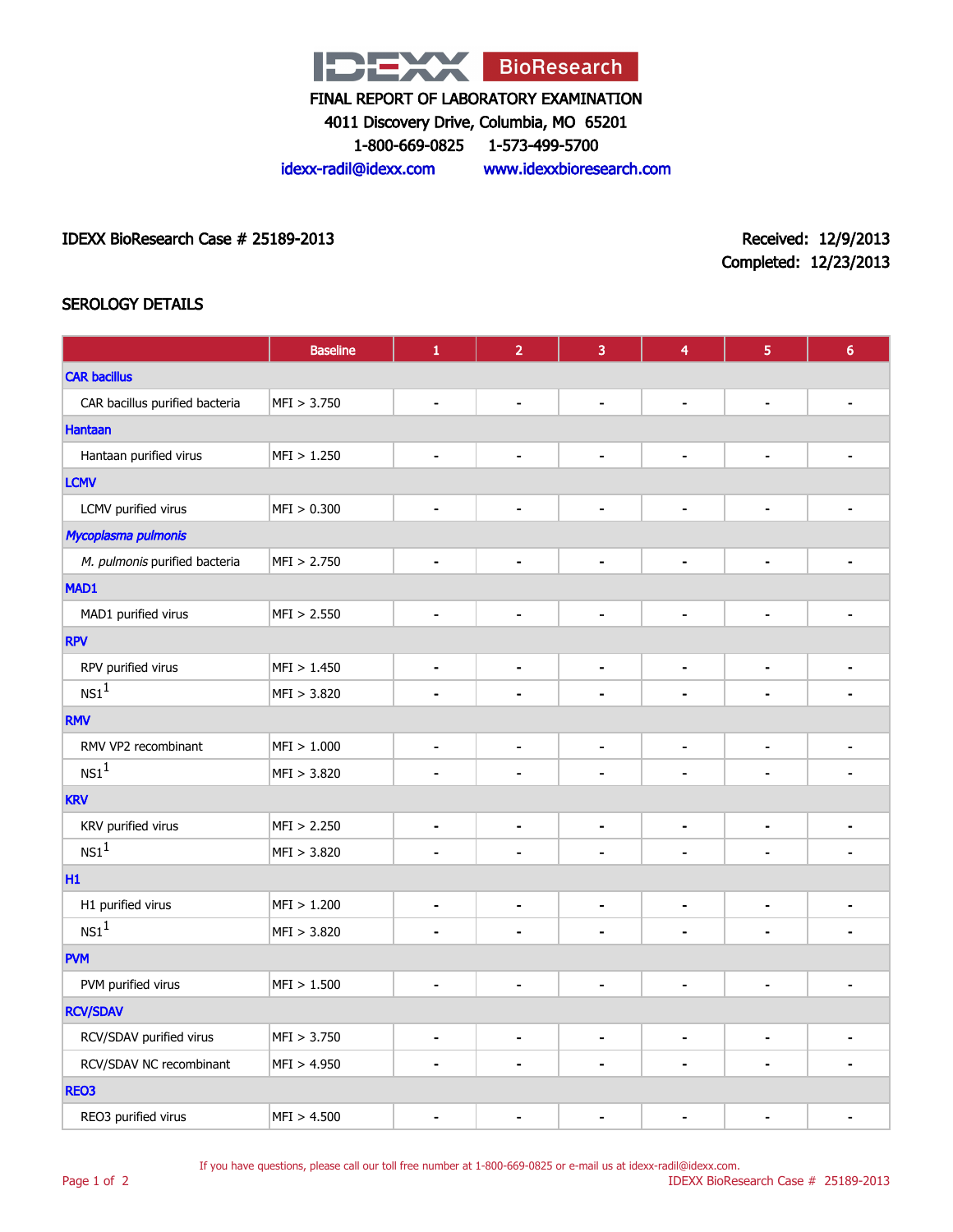|                                            | <b>Baseline</b> |                          | $\overline{2}$ | 3              | 4 | 5                        | b |  |
|--------------------------------------------|-----------------|--------------------------|----------------|----------------|---|--------------------------|---|--|
| <b>RTV</b>                                 |                 |                          |                |                |   |                          |   |  |
| RTV purified virus                         | MFI > 1.100     |                          | $\,$           | $\,$ $\,$      |   | ۰                        |   |  |
| TMEV purified virus                        | MFI > 1.400     |                          | $\blacksquare$ | $\blacksquare$ |   | $\overline{\phantom{a}}$ |   |  |
| <b>Sendai</b>                              |                 |                          |                |                |   |                          |   |  |
| Sendai purified virus                      | MFI > 2.800     | $\overline{\phantom{a}}$ | $\blacksquare$ | $\,$ $\,$      |   | ۰                        |   |  |
| <b>Clostridium piliforme</b>               |                 |                          |                |                |   |                          |   |  |
| Clostridium piliforme purified<br>bacteria | MFI > 4.950     |                          | $\sim$         |                |   |                          |   |  |

 $\mathsf{NS1^1}\text{:}$  NS1 protein is highly conserved among rodent parvoviruses and thus serves as a generic assay for parvovirus seroconversion.

Legend:  $+$  = positive  $-$  = negative blank = test not performed EQ = equivocal HE = hemolysis precluded testing I = insufficient W = weak

positive WB = Western Blot confirmatory analysis pending NS = non-specific reactivity N = normal IgG L = less than normal IgG

Positive MFI results are reported as "+" followed by a number from 1 to 33 in thousands rounded off to the nearest thousand.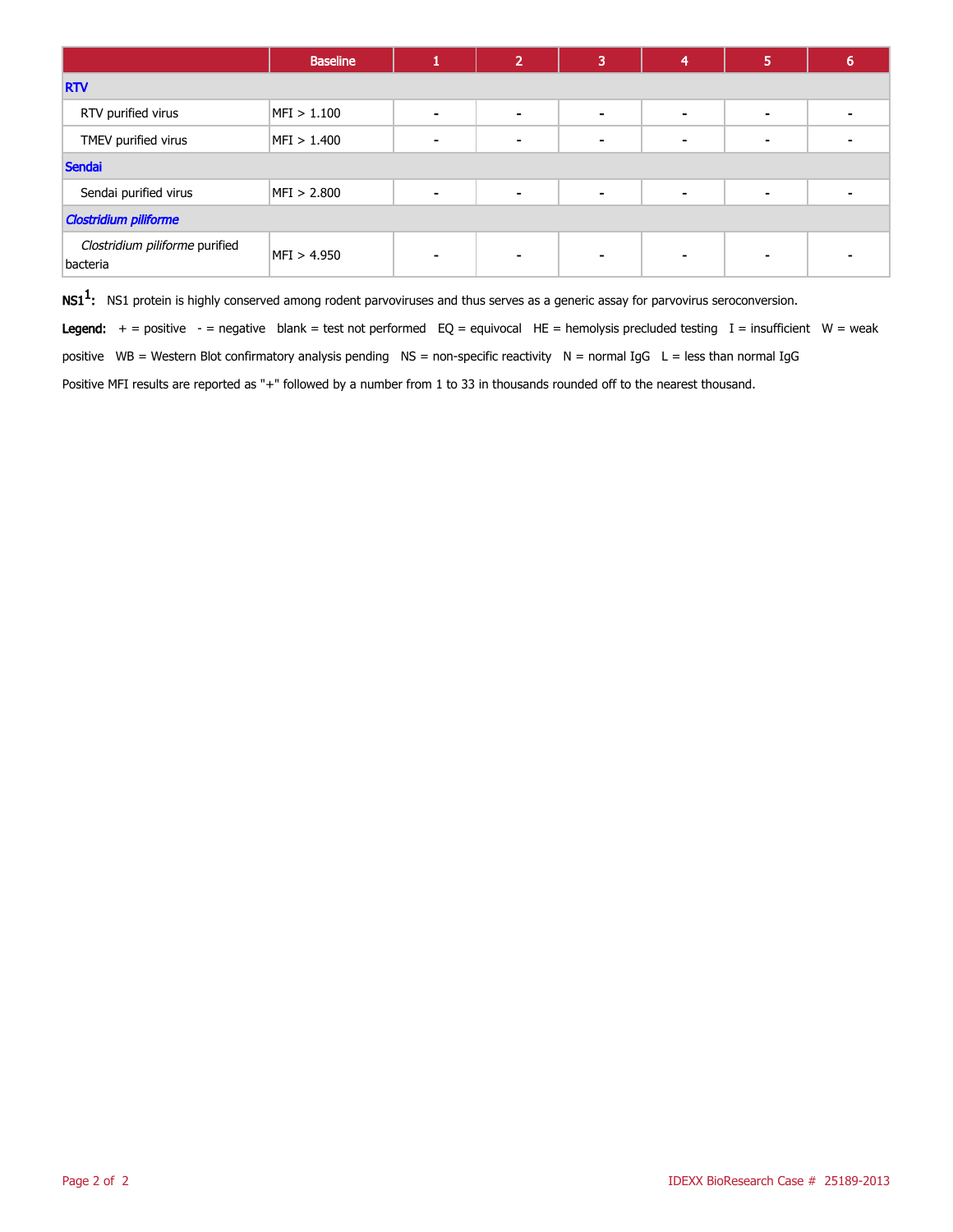

4011 Discovery Drive, Columbia, MO 65201

1-800-669-0825 1-573-499-5700

idexx-radil@idexx.com www.idexxbioresearch.com

# IDEXX BioResearch Case # 25189-2013 Received: 12/9/2013

# Completed: 12/23/2013

Submitted By **Sentinels** University of Missouri-RCA Columbia, MO 65201

Phone: 573-884-7970 Email: franklinc@missouri.edu; bethunec@missouri.edu; goerndta@missouri.edu; watermanjd@missouri.edu

# Specimen Description

Species: rat

Number of Specimens/Animals: 6

# Building/Facility: W112

| <b>Client ID</b> | Investigator | Room # | <b>Strain</b> | <b>Sex</b> | Rack |
|------------------|--------------|--------|---------------|------------|------|
|                  | Bryda        | W112   | <b>CD</b>     | F          |      |
| 2                |              | W112   | <b>CD</b>     | F          |      |
|                  |              | W112   | <b>CD</b>     | F          | 3    |
| 4                |              | W112   | <b>CD</b>     | F          | 4    |
| 5                |              | W112   | <b>CD</b>     | F          | 5    |
| 6                |              | W112   | <b>CD</b>     | F          | 6    |

# Services/Tests Performed: Rederivation Necropsy Profile - rat

Serologic evaluation for antibodies to: Clostridium piliforme, Mycoplasma pulmonis, CAR bacillus, H1, Hantaan, KRV, LCMV, MAD1, MAD2, PVM, RCMV, RCV/SDAV, REO3, RMV, RPV, RTV, Sendai

PCR evaluation for: Helicobacter bilis, Helicobacter ganmani, Helicobacter hepaticus, Helicobacter rodentium, Helicobacter spp., Helicobacter typhlonius, Mycoplasma pulmonis, Pneumocystis carinii, Streptobacillus moniliformis

Parasitologic evaluation for: fur mites, mesostigmatid mites, lice, Spironucleus muris, Giardia muris, large intestinal flagellates and amoeba, pinworms and tapeworms

Microbiologic evaluation for: Corynebacterium kutscheri, Klebsiella oxytoca, Klebsiella pneumoniae, Pasteurella multocida, Pasteurella pneumotropica, Salmonella enterica, Streptococcus pneumoniae

General Comments: CB: Sentinel Rats placed on 9/10/2013.

Additional tests on samples collected from rat 1 were requested by the client on Dec 18. These tests included RCMV and MAD2 serology, and culture for Staphylococcus aureus and beta-hemoyltic Streptococcus.

Summary: Staphylococcus aureus was cultured from the opropharynx of rat 1. No conclusive evidence of serious, naturally occurring infectious disease was found. All other test results were negative. Please see the report for details.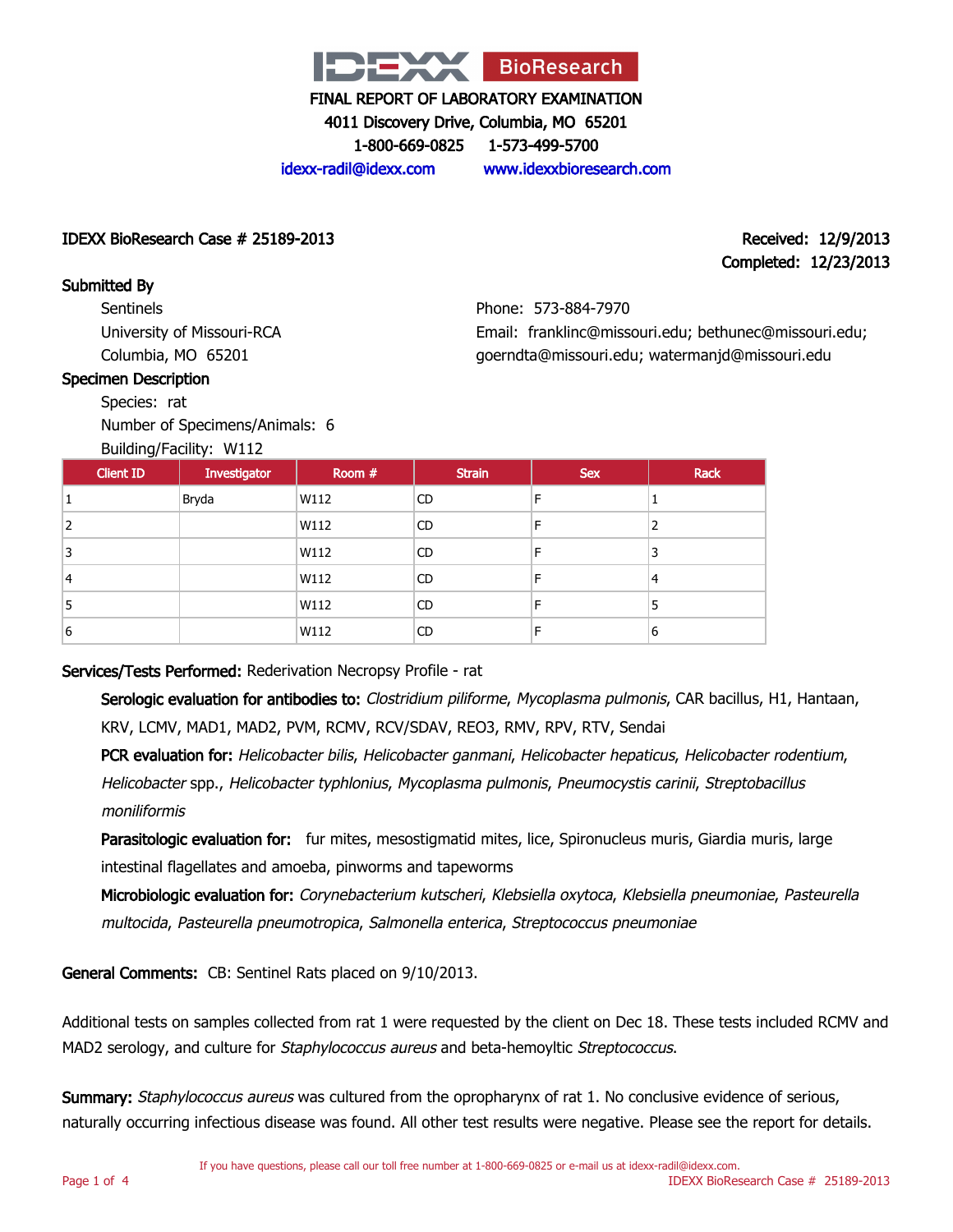# **NECROPSY**

No gross lesions were detected in any of the body systems and organs examined.

#### SEROLOGY SUMMARY

|                              | $\mathbf 1$    | $\overline{2}$               | 3              | $\overline{\mathbf{4}}$ | $\overline{5}$           | $\overline{\mathbf{6}}$ |
|------------------------------|----------------|------------------------------|----------------|-------------------------|--------------------------|-------------------------|
| <b>CAR bacillus</b>          | $\blacksquare$ | $\blacksquare$               | $\blacksquare$ | $\blacksquare$          | ۰                        |                         |
| <b>Hantaan</b>               | ۰              | $\overline{\phantom{a}}$     | -              | $\blacksquare$          | $\overline{\phantom{a}}$ |                         |
| <b>LCMV</b>                  | $\blacksquare$ | $\blacksquare$               |                | $\blacksquare$          | -                        |                         |
| Mycoplasma pulmonis          | $\blacksquare$ | ۰                            | $\blacksquare$ | $\blacksquare$          | $\blacksquare$           |                         |
| MAD1                         |                | $\qquad \qquad$              |                |                         | ۰                        |                         |
| <b>RPV</b>                   | ۰.             | $\qquad \qquad \blacksquare$ | $\blacksquare$ | $\blacksquare$          | $\blacksquare$           |                         |
| <b>RMV</b>                   | $\blacksquare$ | $\blacksquare$               | $\blacksquare$ | $\blacksquare$          | $\blacksquare$           |                         |
| <b>KRV</b>                   | -              | $\qquad \qquad$              |                | -                       | ٠                        |                         |
| H1                           | Ξ.             | $\blacksquare$               | $\blacksquare$ | $\blacksquare$          | $\blacksquare$           |                         |
| <b>PVM</b>                   |                | $\blacksquare$               |                | $\blacksquare$          | ۰                        |                         |
| <b>RCV/SDAV</b>              | ۰              | $\overline{\phantom{a}}$     | -              |                         | $\overline{\phantom{a}}$ |                         |
| REO3                         | $\blacksquare$ | $\blacksquare$               |                | $\blacksquare$          | $\blacksquare$           |                         |
| <b>RTV</b>                   | $\blacksquare$ | ۰                            |                | $\blacksquare$          | ۰                        |                         |
| <b>Sendai</b>                | ۰              | $\blacksquare$               |                |                         | $\overline{\phantom{a}}$ |                         |
| <b>Clostridium piliforme</b> | -              | $\blacksquare$               |                | ۰                       | -                        |                         |
| Rat IgG                      | ${\sf N}$      | ${\sf N}$                    | N              | N                       | ${\sf N}$                | ${\sf N}$               |

Legend:  $+$  = positive  $-$  = negative blank = test not performed EQ = equivocal HE = hemolysis precluded testing I = insufficient W = weak positive WB = Western Blot confirmatory analysis pending NS = non-specific reactivity N = normal IgG L = less than normal IgG

# PCR EVALUATION

| feces                   | n |                          | 5 |  |
|-------------------------|---|--------------------------|---|--|
| Helicobacter spp.       |   |                          |   |  |
| Helicobacter bilis      |   |                          |   |  |
| Helicobacter ganmani    |   |                          |   |  |
| Helicobacter hepaticus  |   |                          |   |  |
| Helicobacter rodentium  |   |                          |   |  |
| Helicobacter typhlonius |   | $\overline{\phantom{0}}$ |   |  |
|                         |   |                          |   |  |

| lung                                 |                          |        |                |  |
|--------------------------------------|--------------------------|--------|----------------|--|
| Pneumocystis carinii                 | $\overline{\phantom{a}}$ | $\sim$ | $\blacksquare$ |  |
|                                      |                          |        |                |  |
| i na anan kaominina amin'ny fivondro |                          |        |                |  |

| Mycoplasma<br>ı pulmonis |  |  |  |
|--------------------------|--|--|--|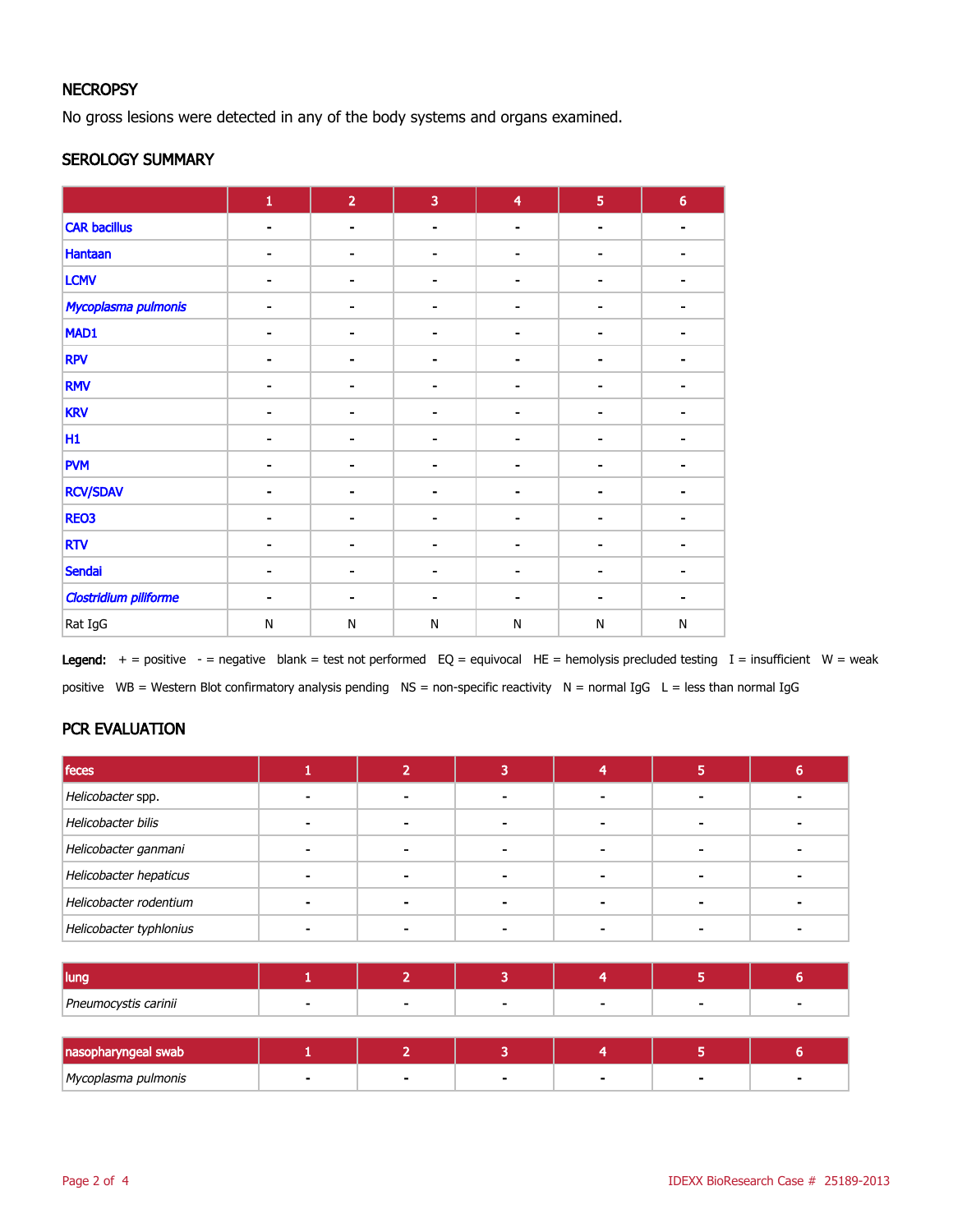| oral swab                                                                                                                                                 |  |                |        |  |  |
|-----------------------------------------------------------------------------------------------------------------------------------------------------------|--|----------------|--------|--|--|
| Streptobacillus moniliformis                                                                                                                              |  | $\blacksquare$ | $\sim$ |  |  |
| Legend: $+$ = positive - = negative id:id = pooled sample range id+id+id = non-range pooled sample NT or blank = no test performed wps =<br>weak positive |  |                |        |  |  |

Comments: All samples are first tested by the Helicobacter spp. PCR assay; a generic Helicobacter PCR assay that detects all bacteria in the Helicobacter genus. Samples testing negative on this assay are reported negative for Helicobacter spp. and all species-specific helicobacters. Samples testing positive on the Helicobacter spp. assay are subsequently retested on the Helicobacter spp. assay and tested with PCR assays specific for H. bilis, H. ganmani, H. hepaticus, H. rodentium and H. typhlonius and positive results are reported.

# **PARASITOLOGY**

| parasites |  |  |  |
|-----------|--|--|--|

# **MICROBIOLOGY**

| <b>cecum</b>          |   |                          |        |                          |  |
|-----------------------|---|--------------------------|--------|--------------------------|--|
| Klebsiella oxytoca    |   |                          |        | -                        |  |
| Klebsiella pneumoniae |   |                          |        | $\overline{\phantom{0}}$ |  |
| Salmonella enterica   | - | $\overline{\phantom{a}}$ | $\sim$ | -                        |  |

| nasopharynx               |  |   |  |  |
|---------------------------|--|---|--|--|
| Corynebacterium kutscheri |  |   |  |  |
| Pasteurella multocida     |  | - |  |  |
| Pasteurella pneumotropica |  |   |  |  |
| Streptococcus pneumoniae  |  |   |  |  |

Legend:  $+$  = agent recovered  $-$  = agent not recovered blank = test not performed  $n = no$  growth  $p =$  Proteus overgrowth, which may interfere with the identification of other bacteria

Comments: The culture for Salmonella enterica screens for all subspecies of Salmonella known to infect man and animals.

| nasopharynx                         |  |
|-------------------------------------|--|
| Staphylococcus aureus               |  |
| Streptococcus sp. beta<br>hemolytic |  |

Legend:  $+$  = agent recovered  $-$  = agent not recovered blank = test not performed  $n =$  no growth  $p =$  Proteus overgrowth, which may interfere with the identification of other bacteria